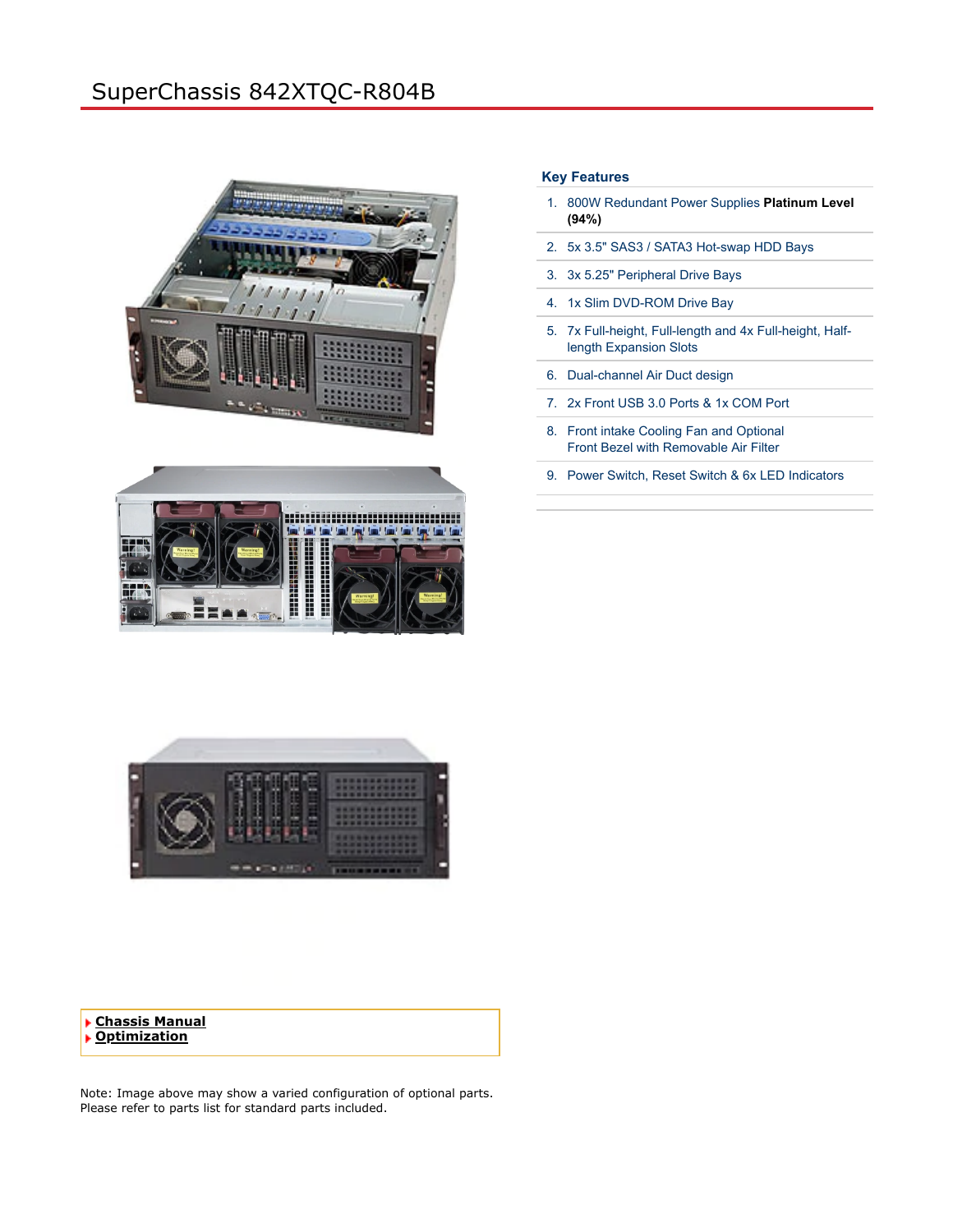# **Specifications**

## **Product SKUs**

**CSE-842XTQC-R804B** SuperChassis 842XTQC-R804B

#### **Form Factor**

4U rackmount chassis - supports for maximum motherboard sizes: 15.2" x 13.2" E-ATX/ATX/MicroATX

### **Processor Support**

Dual and Single Intel<sup>®</sup> and AMD processors

#### **Dimensions**

| Height                         | $\sqrt{7}$ " (178 mm)                                  |
|--------------------------------|--------------------------------------------------------|
| Width                          | $17.2$ " (437 mm)                                      |
| Depth                          | $\sqrt{20.5}$ " (521 mm)                               |
| <b>Gross Weight</b>            | $\sqrt{46}$ lbs (20.87 kg)                             |
| Packaging (W x<br>$H \times L$ | $26.4$ " (671 mm) x 13.8" (351 mm) x<br>31.5" (800 mm) |
| <b>Available Color</b>         | Blace                                                  |

#### **Expansion Slots**

- 7 full-height & full-length expansion slot(s)
- 4 full-height & half-length expansion slot(s)

#### **Drive Bays**

5 x 3.5" hot-swap SAS3/SATA drive bay

## **Backplane**

4U 5-Port Backplane Supports 5x3.5" SAS3/SATA3 HDD/SSD for X11 Platform,HF,RoHS

#### **Peripheral Drives**

3 x standard 5.25" drive bay

## **Front Panel**

<span id="page-1-0"></span>

| <b>Buttons</b> | • Power On/Off button<br>System Reset Button                                                                   |
|----------------|----------------------------------------------------------------------------------------------------------------|
| <b>LEDs</b>    | 2 Network Activity LEDs<br>Fan Fail/System Over Heat LED<br><b>HDD</b> activity LED<br><b>Power Status LED</b> |
| <b>Ports</b>   | $\sqrt{2}$ 2x USB 3.0 Port(s)<br>$\blacksquare$ 1x Com Port(s)                                                 |

## **Systems Cooling**

- 
- **Fans** 1 x 9cm hot-swap cooling fan(s) 2 x 8cm hot-swap exhaust fan(s) & air shroud

#### **System Monitoring**

Chassis intrusion switch

| <b>Operating Environment (System)</b>                     |                                                                         |  |  |
|-----------------------------------------------------------|-------------------------------------------------------------------------|--|--|
| Operating<br>Temperature<br>Range                         | $5^{\circ}$ C - 35 $^{\circ}$ C (41 $^{\circ}$ F - 95 $^{\circ}$ F)     |  |  |
| Non-Operating<br>Temperature<br>Range                     | $-40^{\circ}$ C - 70 $^{\circ}$ C (-40 $^{\circ}$ F - 158 $^{\circ}$ F) |  |  |
| Operating<br><b>Relative</b><br><b>Humidity Range</b>     | $8\%$ - 90% (non-condensing)                                            |  |  |
| Non-Operating<br><b>Relative</b><br><b>Humidity Range</b> | $5\%$ - 95% (non-condensing)                                            |  |  |

#### **Power Supply**

#### 800W 1U redundant power supply

| <b>Power Efficiency</b>                | .94%                                                                                                                             |
|----------------------------------------|----------------------------------------------------------------------------------------------------------------------------------|
| <b>Total Output</b><br>Power and Input | 750W with Input 100 - 127Vac<br>÷.<br>800W with Input 200 - 240Vac<br>800W with Input 230 - 240Vdc                               |
| <b>AC Input</b><br><b>Frequency</b>    | $-50-60$ Hz                                                                                                                      |
| Dimensions (L x<br>W x H)              | $220 \times 54.5 \times 40.25$ mm                                                                                                |
| <b>Output Type</b>                     | Backplanes (gold finger)                                                                                                         |
| +12V                                   | Max: 62.5A / Min: 0.5A (100Vac -<br>127Vac)<br>Max: 66.6A / Min: 0.5A (200Vac -<br>240Vac)<br>Max: 66.6A / Min: 0.5A (230 - 240) |
| +5Vsb                                  | Max: 4A / Min: 0A                                                                                                                |
| Power<br><b>Distributor</b>            | PDB-PT842-8824<br>O/P: 12V/92A<br>$+5V$ Max: 30A<br>$+3.3V$ Max: 28A<br>$-12V$ Max: $0.6A$                                       |
| <b>Certification</b>                   | <b>Platinum Certified</b>                                                                                                        |
|                                        |                                                                                                                                  |

# **Regulatory (Power Supply)**

- **Power Supply Safety / EMC**
- BSMI  $\sqrt{C}$
- CE/EMC
- UL/CB
- 
- 
- 
- - -